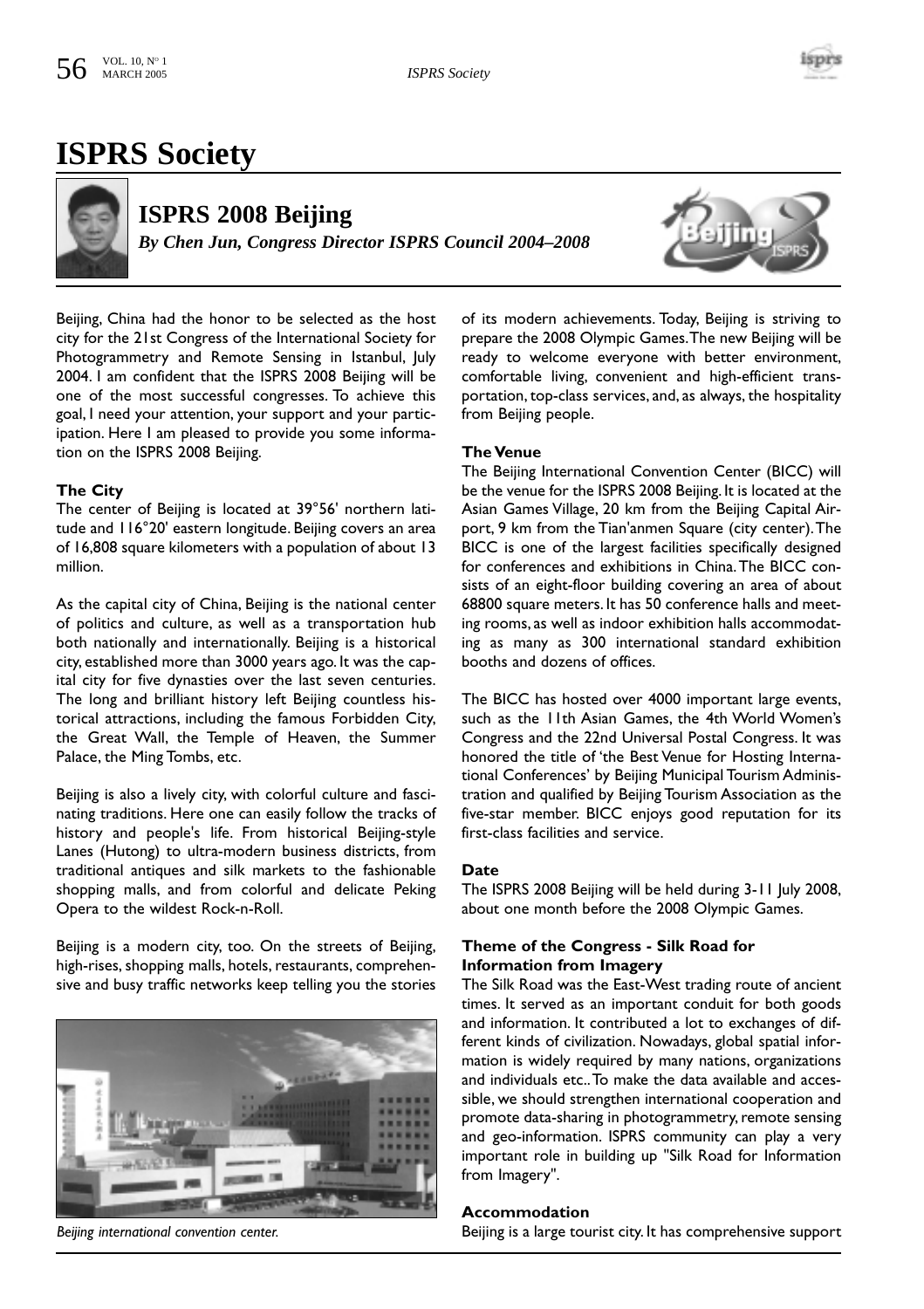

and services to travelers. Now there are more than 450 tourist hotels, including 400 star-rated hotels, providing daily services to all kinds of travelers in Beijing. You will not have any difficulties finding a hotel that suits your specific need. Budget hotels for students will be available also.

## **Some of the Local Attractions**



*The Tian'anmen Square - Largest Square in the World.*



*The Forbidden City - Imperial Palace of Ming and Qing Dynasties.*



*The Temple of Heaven - Pinnacle of Ming and Qing Architecture.*



*The Summer Palace - Largest Royal Garden In China.*



*The Great Wall - One of the Greatest Miracles in the World Architecture History.*



*The Ming Tombs - Mausoleums for 13 Emperors and Their Concubines.*



*The Beijing-style Lanes (Hutong). Communication Network of Old Beijing.*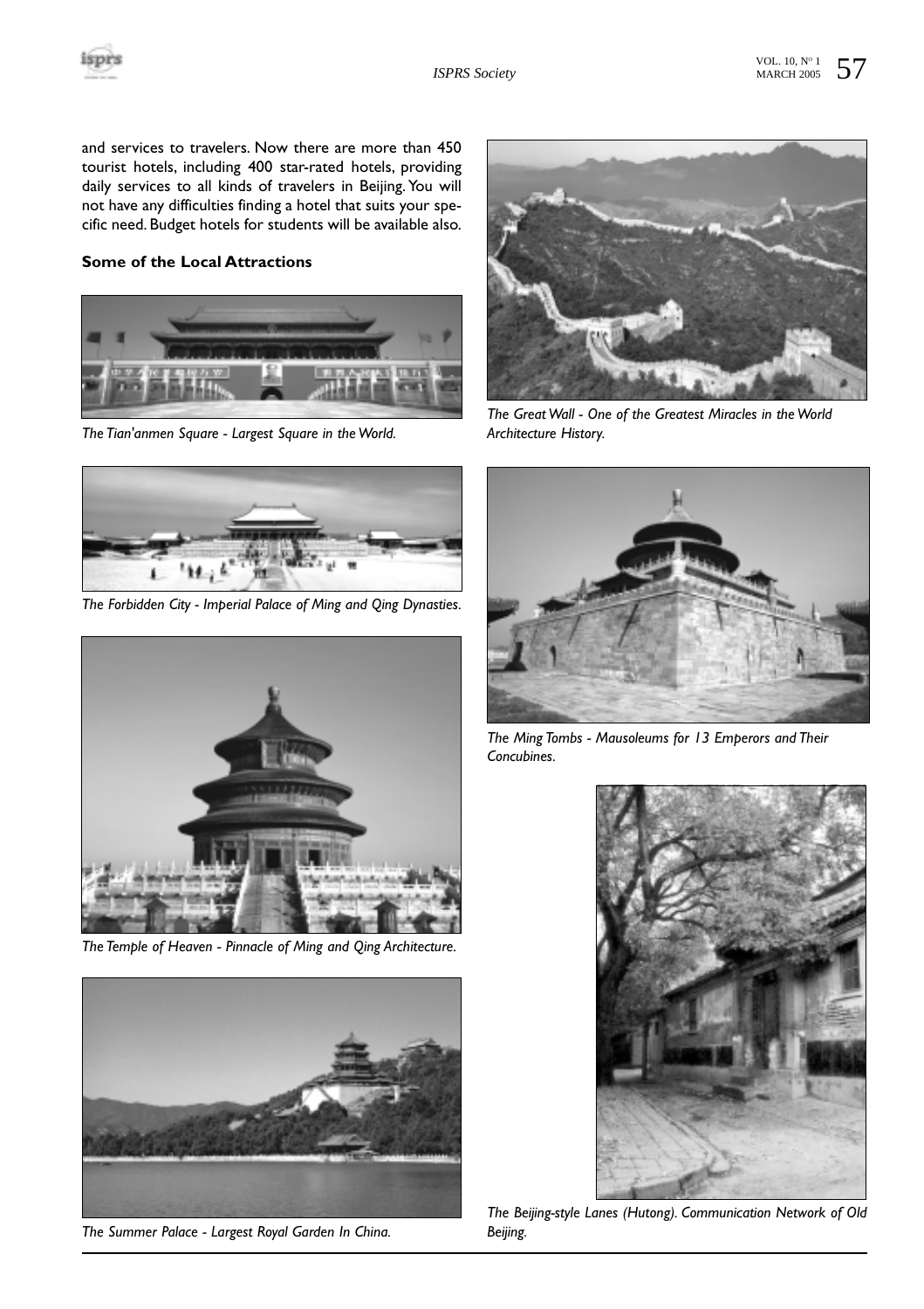

For more and updated information please visit the website: http://www.isprs2008-beijing.com, or contact: Local Organizing Committee for ISPRS 2008 Beijing Chinese Society of Geodesy, Photogrammetry and Cartography

9, Sanlihe Road, Beijing 100830, China Tel: +86-10-68339095/88383951

Fax: +86-10-68311564 E-mail: fanbsm@public.bta.net.cn

In the preparation for ISPRS 2008 Beijing, we keep in mind that for organizers the **ISPRS** stands for **I**nformative, **S**pecial, **P**eople-centered, **R**ewarding, **S**uccessful. I assure you that ISPRS 2008 Beijing will be an ISPRS Congress.

# **The Institute of Photogrammetry and Remote Sensing Vienna University of Technology**

is organizing a University Course **"Laserscanning - Data Acquistion and Modeling"**

**6-7 October 2005**

## **More information can be found:**

http://www.ipf.tuwien.ac.at/events/unil\_laser\_2005.html

## **Announcement: Joint Conferences on urban remote sensing**

Arizona State

**UNIVERSITY** 

The third International Symposium 'Remote Sensing and Data Fusion over Urban Areas (URBAN 2005)' and the fifth International Symposium 'Remote Sensing of Urban Areas (URS 2005)'will be hosted together March 14 – 16, 2005 at Arizona State University (ASU)

in Tempe, Phoenix, AZ, USA. For the first time, both conferences will be held together outside Europe in the United States. We therefore expect to attract a diverse and well-informed group of scientists interested in the wide-ranging aspects of urban remote sensing. Until now they have met in Germany, Italy and Turkey and have attracted primarily a European audience of remote sensing specialists. We would like to encourage more participation of scientists from the U.S., students, users, and scholars from developing countries who are interested in the use of remote sensing for urban applications. Urban remote sensing has become an important and well recognized scientific subject in recent years. High resolution, multi-spectral and stereoscopic digital remotely sensed imagery has enabled new research. This research includes the monitoring of urban densities, new developments on the urban fringe, estimation of impervious of surfaces, transition of agricultural lands, etc. Urban growth and its associated problems are very challenging tasks in which remote sensing imageries assist in obtaining up-todate information. During the last decades and, especially during the last few years, we have seen rapid advances in imaging technology as well as in image analysis techniques. More and more scientists are focusing on urban growth related topics. Remote sensing and GIS, given their cost-effectiveness and technological soundness, are increasingly being used for development of useful information and for decision making in support of a wide range of urban applications.

Some more points of interest 'beyond the scientific merit':

The meetings are going to be held in Tempe, Arizona in March 2005. The weather in Tempe at this time of year is near perfect (ave high: 77F, 25C and ave low: 51F, 11C). You can enjoy many outdoor activities such as walks, hikes, swimming, or relaxing outdoors.

To experience some of our 'Wild Western heritage', part of your registration includes a dinner at Pinnacle Peak Patio (http://www.pppatio.com/).

The first evening will include a special poster session with refreshments for you to see old friends and meet new ones.

There are several optional field trips available before or after the meeting for you to experience more of Arizona's finest attractions such as Grand Canyon, Monument Valley and Saguaro National Park. See our web page for details on available trips. We are looking forward seeing you!

For detailed information please visit **www.urban-remote-sensing.org**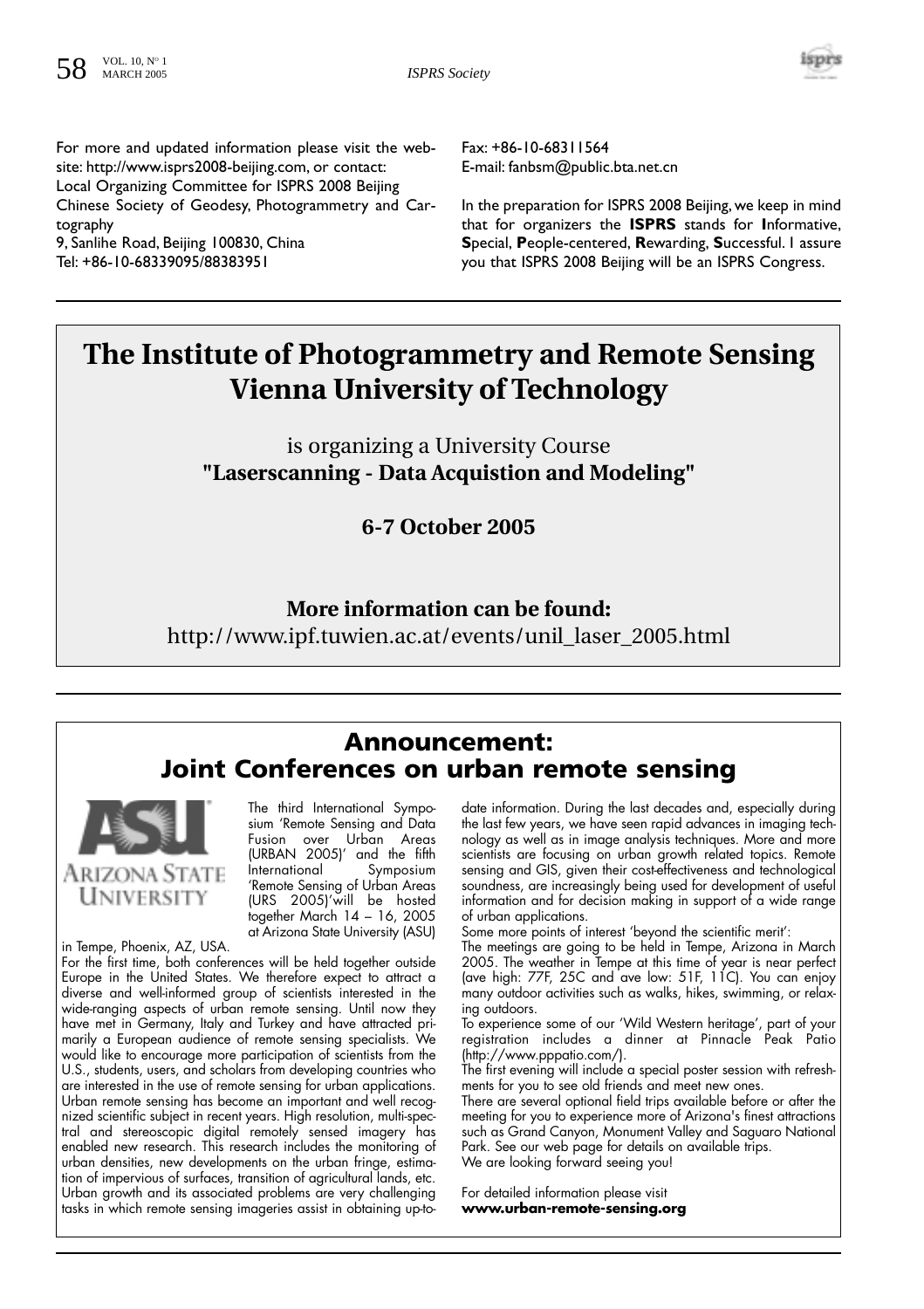

## **Report of ISPRS 'Processing and Visualization Using High-Resolution Imagery'**

*By Daniela Poli, Institute of Geodesy and Photogrammetry, ETH Zurich, Switzerland*

High-resolution imagery has found a growing interest in photogrammetry in the last few years. In this context, the ISPRS Workshop "Processing and Visualization using High-Resolution Imagery" was held in Pitsanulok,Thailand, from 18th to 20th November 2004, few days before the 25th Asian Conference of Remote Sensing (ACRS) in Chiang Mai,Thailand.The aims of the Workshop were to demonstrate 3D models produced from high-resolution imagery, recorded by ground-based digital cameras, airborne and space-borne sensors and laser scanners and to exchange information on novel visualization and animation concepts for applications at international, regional and local levels.

The Workshop was organised by the University of Tokyo (Prof. Shunji Murai and Dr.Takashi Fuse), ETH Zurich (Prof. Armin Gruen and Fabio Remondino) and the Naresuan University,Thailand (Prof.Sirirat Sanyong) and was supported by the ISPRS WG V/6 "Visualization and Animation" (period



*From left to right: Prof. Gruen, Prof. Murai and Prof. Chikatsu during the Opening Ceremony.*

2000-2004), the Naresuan University (Thailand), GISTDA (Thailand) and ARIDA (Japan).

A total of 40 participants came from 10 different countries. The Workshop was organised into one keynote speech and 27 oral presentations, divided into 7 sessions. The keynote address was delivered by Dr Jilawalai (GITSDA Bangkok) about the Thailand's activities towards the establishment of a national spatial data infrastructure. The presented papers reported about the latest results achieved in the 3D modelling and realistic visualization of landscapes, urban environments and cultural heritages from closerange, airborne and spaceborne high-resolution imagery. In particular two demonstrations about the 3D modelling of cultural heritage sites and objects have been given.



*Some pictures from the excursion.*

An attention was also addressed to the object extraction and GIS applications.

During a special session dedicated to 3D modelling software, the package iWitness (Photometrix, Australia) for the processing of close-range images and the software SAT-PP (IGP-ETH Zurich, Switzerland) for the processing of satellite images, have been presented.

The social events included a riverside dinner and an excursion to the wonderful Sukothai National Park. A large part of the participants continued the trip to Chiang Mai,Thailand, to attend the 25th ACRS conference.

The Proceedings of the Workshop (ISSN 1682-1777,Vol. XXXVI, part 5/W1) are available under: http://www.photogrammetry.ethz.ch/pitsanulok\_workshop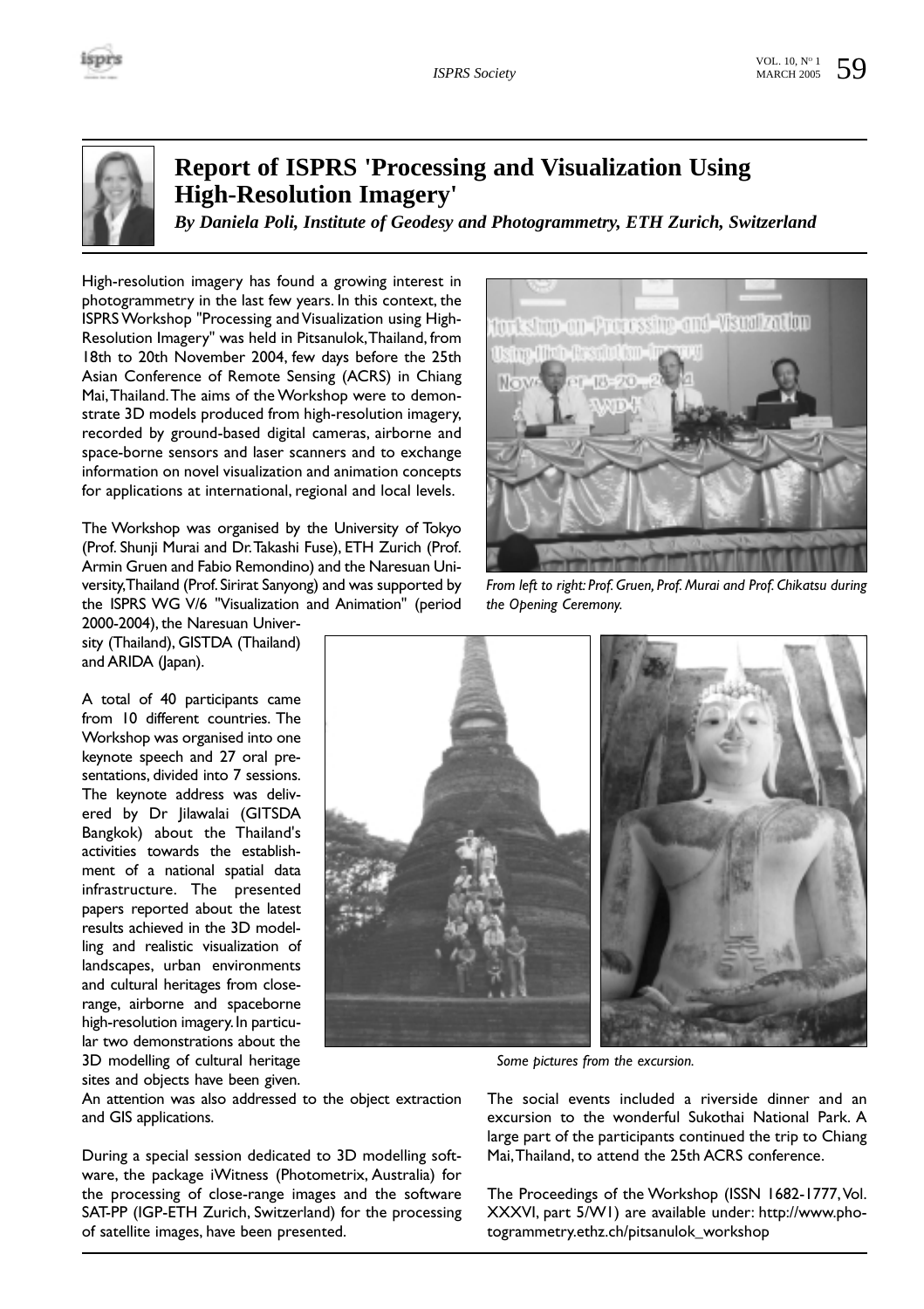

## **ISPRS Council Meeting**

*Istanbul, 30 September – 2 October 2004*

## **Attendees**

Secretary General **Orhan Altan (OA)** Congress Director Chen Jun (CJ) First Vice President John Trinder (JT)<br>Second Vice President Manos Baltsavias Treasurer Stan Morain (SM)

President Ian Dowman (ID) Manos Baltsavias (EB)

### **AGENDA**

- **1. Opening (ID)**
- **2. Approval of Agenda (ID)**
- **3. Review of previous Council Meetings in Bursa and Istanbul**

## **4. Actions of Council (ID)**

- 4.1 Continued actions from the previous Council
- 4.2 Council responsibilities
- 4.3 IPAC & ISAC
- 4.4 Publications: contracts and editors
- 4.5 Archives and GITC contract

## **5. Review of Technical Commission Plans (ID)**

- 5.1 Working Groups
- 5.2 Dates, locations and themes of Symposia, tutorials and other ISPRS meetings
- 5.3 Distribution of WG's on a National Basis
- 5.4 Guidelines for the Paper Submission and Presentation in ISPRS sponsored meetings
- 5.5 Other Matters

## **6. Exchange of views from Council. (Council)**

A brain-storming session about the role of the Council, the contributions that each member can make and perceived innovations and developments that should be made in the next 4 years.

## **7. Congress (Council)**

Lessons learned from Istanbul Congress (Abstract and Paper submissions, Technical Program, Technical and Poster Sessions and Attendance, Registration, Exhibition, Opening and Closing Ceremonies, Awards Presentations, Social Program, General Assembly, National Reports, Congress Book, other issues…)

## **8. ISPRS Membership (OA)**

- 8.1 Ordinary Members
- 8.2 Associate Members
- 8.3 Regional Members
- 8.4 Sustaining Members

#### **9. ISPRS Publications**

- 9.1 ISPRS Journal (EB)
- 9.2 ISPRS Bulletin, including Calendar, Editorials and distribution (OA)
- 9.3 Brochure and new display panels (OA)
- 9.4 Home Page (OA)
- 9.5 Book Series (JT, ID)

## **10. ISPRS Committees**

- 10.1 CIPA
- 10.2 ICORSE

### **11. Financial Affairs (SM)**

- 11.1 Handover to new Treasurer
- 11.2 Financial Commission
- 11.3 ISPRS Headquarters' Management

#### **12. Relations with International and other Organizations**

- 12.1 ICSU
- 12.2 CEOS
- 12.3 GeoUNIONS
- 12.4 MoU with ION
- 12.5 Electronic Geophysical Year 2007-2008
- 12.6 World Conference on Physics and Sustainable Development
- 12.7 JBGIS
- 12.8 IIF

## **13. Other Business**

#### **14. Next Council Meeting**

**15. Close**

## **MINUTES**

## **1. Opening**

ID opened the meeting and noted that this would be first of this four year period and expressed hope for a fruitful cooperation. He thanked OA for hosting the meeting.

## **2. Approval of Agenda**

The agenda was revised to add minor items.The revised agenda is that given above.

### **3. Review of previous Council Meetings in Bursa and Istanbul**

OA reviewed both sets of minutes and the minutes are accepted with the changes below.

CMBur 2. The action on the Geospatial Workforce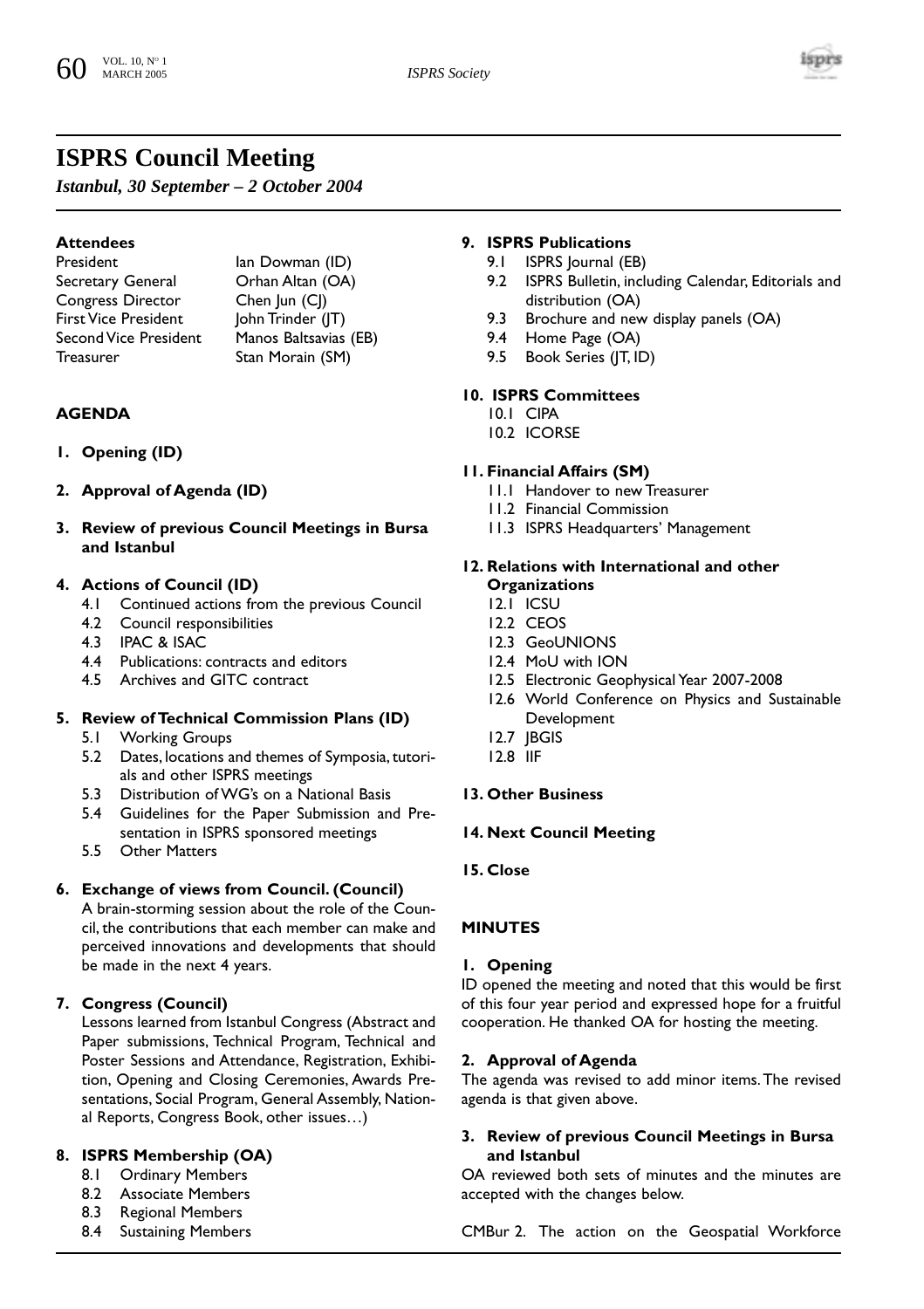Development should be dropped.

The resignation of El Salvador should be accepted.

CMBur 8 Foundation: Council raised the issue of using available funds in the forthcoming period and it is decided that;

- the UN funds,

- Scientific Initiative Money,

Should be operated by the Society.

## **4. Actions of Council**

*4.1 Continued actions from the previous Council* ID reported on the list of continued actions from the previous council and it was decided that OA completes this list with CMBursa and CMIOIst actions.

**Action OA** to complete the action list.

### *4.2 Council responsibilities*

The list of council responsibilities was discussed and decided, according the specialization and location of Council Members.The representatives of the 'passive' organisations were not considered and will be reviewed at the next meeting.

### *4.3 IPAC&ISAC*

Council noted that both committees had played a useful role in the past four years and it was decided to continue with the same chairs, but however to remind, especially the ISAC chair, to form the committee in such a way that it represents also members who are not directly related with ISPRS activities but coming from neighbouring areas. Alain Baudoin and Wolfgang Förstner should be replaced as members of IPAC and ISAC as they are newly elected TCPs for the coming period.

#### *4.4 Publications: contracts and editors*

Council noted the contracts for Book Series, Journal and Highlights. It was decided that a book of papers from the Istanbul Congress would now be too late to be useful. Therefore this should not be proceeded with. It is noted that the Associate Editors would receive total of 4000Euros per annum.

## *4.5 Archives and GITC contract*

SG should have all responsibility for the Archives and therefore he has to be familiar with the management. SG also has to get used to handle the Data Base.

## **5. Review of Technical Commission Plans**

Council reviewed the proposal received from TCPs for the formation of Working Groups and made a number of recommendations to be passed back to the TCPs. These are summarised in the table at Annex I.

## **6. Exchange of views from Council.**

Council held a lengthy discussion on the future poli-

cies and strategies to be followed for the next four years, based on a discussion paper prepared by ID.The main points from the discussion are incorporated into a draft strategy paper at Annex II.

## **7. Congress**

OA gave a presentation about the questionnaire distributed at the Congress and the evaluation of it.The questionnaire was filled by 289 participants and it shows the satisfaction of congress participant in almost every items of the congress organization. Therefore Council thanked OA for organizing this successful event.

## **8. ISPRS Membership (OA)**

*8.1 Ordinary Members* 

*8.2 Associate Members*

### *8.3 Regional Members*

The number of Ordinary, Associate and Regional Members remained unchanged since the Congress.

#### *8.4 Sustaining Members*

Council approved the following applications:

| <b>DSM GEODATA LIMITED</b>          | Cat: D |
|-------------------------------------|--------|
| SEPRET Ingenieurs Conseils S.A.R.L. | Cat: D |
| <b>BAE Systems</b>                  | Cat: B |

## **9. ISPRS Publications**

#### *9.1 ISPRS Journal*

Council noted that the new Editor in Chief will begin at the beginning of the New Year as will new Associate Editor's. It was desirable that the waiting time for the preparation and publication of issues will be reduced in the next few years.

*9.2 ISPRS Bulletin, including Calendar, Editorials and distribution (OA)*

OA explained the results of the Highlights questioner ire evaluation.

Although only 25 persons have replied to, this questionnaire.

47% want to receive it in paper form only.

27% want electronic form on web with email notification of contents.

26% want electronic form by email.

92% believe that it is the best form of communication between the society and its members.

And an average of 5 people read the single copy received Respondents also proposed that articles on interesting topics should be in Highlights.

OA noted that the workload on the SG to edit Highlights might be heavy, and that this should be kept under review.

MB raised the issue, also raised in an email from the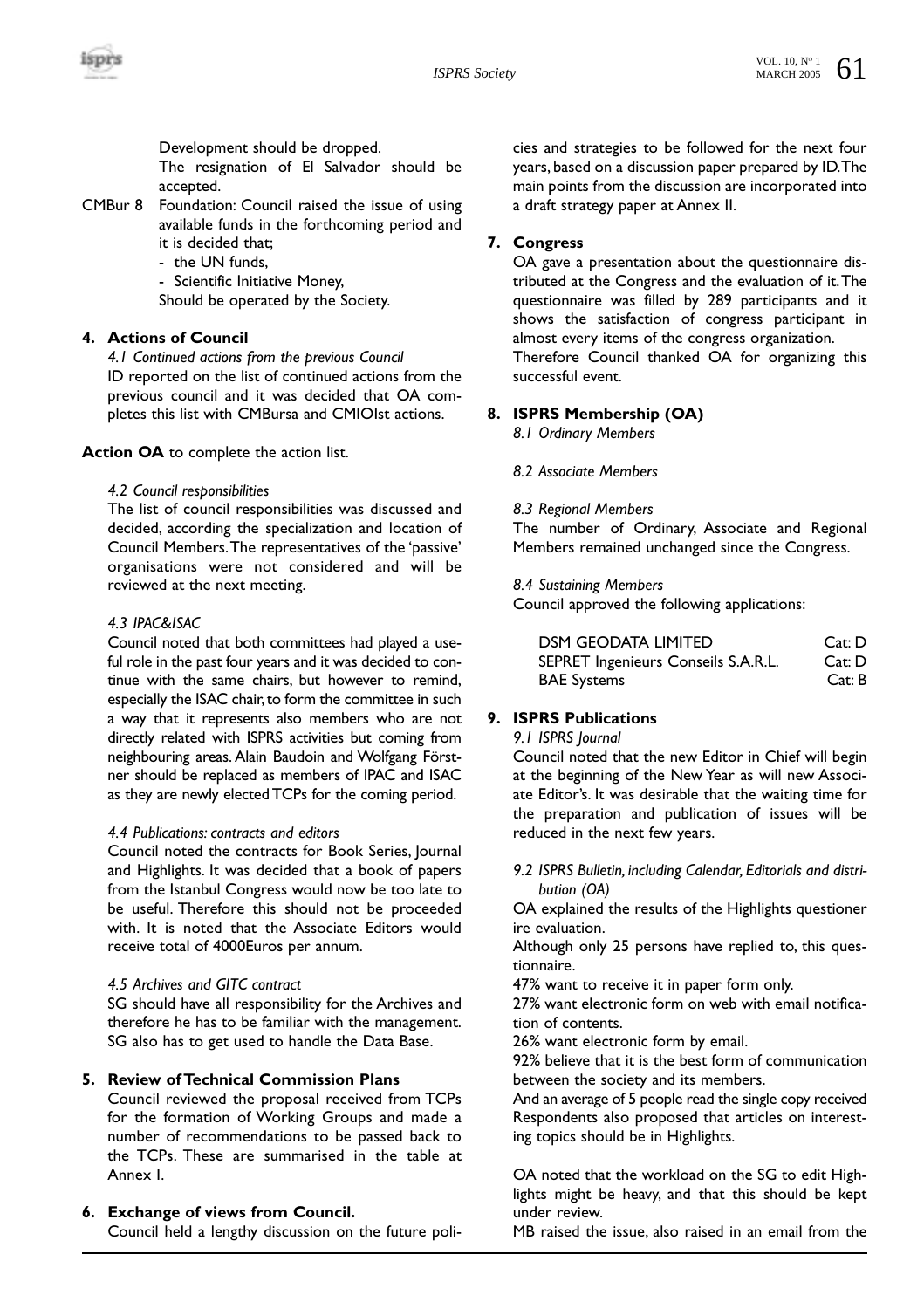

FinCom Chair to Council, concerning the high cost of highlight production. Considering the fact that this issue has been discussed many times in the previous Council meetings and that the contract with GITC has been signed it was decided to wait for two years until the mid of 2006 for action.

The following responsibilities were distributed among Council and TCP's for regular input:

| <b>ISSUE</b>  | EDITORIAL | Technical Commissions Pages |
|---------------|-----------|-----------------------------|
| December 04SG |           |                             |

| March 05CD       | Comml - CommVI                   |
|------------------|----------------------------------|
| June 05  IVP     | Commil - CommiV                  |
| September 05 2VP | CommIII - CommV                  |
| December 05TR    | CommVII- CommVII                 |
| March 06 PR      | Comml - CommVI                   |
| June 06 SG       | Commil - CommiV                  |
| September 06 CD  | CommIII - CommV                  |
| December 06  IVP | CommVII - CommVIII               |
| March 07 2VP     | Comml - CommVI                   |
| June 07 TR       | Commil - CommiV                  |
| September 07 PR  | CommIII - CommV                  |
| December 07SG    | CommVII - CommVIII               |
| June 08 PR       | <b>All Technical Commissions</b> |

The distribution policy for Highlights was discussed and Council agreed to implement the policy discussed at the CM in Bursa. It was important that an accurate list was available and ID would write to Members about this.

#### *9.3 Brochure and new display panels*

OA showed the sketches of the new brochure and explained his views about the ISPRS display panel. It was decided that two copies of the panel should be produced in order to make it easier for Council members to use it on different occasions.

#### *9.4 Home Page*

OA explained his views about the homepage it was decided the ID, OA and MB meet at the beginning of November in Zurich for further discussions.

#### *9.5 Book Series*

After reviewing the results achieved in the last months it was decided that MB should review the activities of the Book Series Editor and report to Council in Chang Mai.

## **10. ISPRS Committees**

*10.1 CIPA*

Council noted the good progress in the activities of CIPA in the past in undertaking one of the important

tasks of ISPRS. Council decided to ask to the CommV President to represent ISPRS on the CIPA Board or else nominate someone else.

**Action ID** to invite Hans-Gerd Maas to join the CIPA Board.

#### *10.2 ICORSE*

Council noted the insufficient and uncoordinated cooperation with the ICORSE and the Technical Commissions of ISPRS and therefore decided to request ICORSE to coordinate with Commissions VII and VIII and especially to invite TCPVII and TCP VIII to join the program committee.

#### **11. Financial Affairs**

*11.1 Handover to new Treasurer*

SM reported that he has begun to work with the DB given by Ammatzia Peled during the Congress and there are no changes in the financial aspects from the draft Budget prepared by the previous Council. The Council members are reminded about the Document of "The Council Members Spending Policy" and it was decided that Council members should send their budget for the next year to SM in order for him to update the 2005 Budget.

#### *11.2 Financial Commission*

Financial Commission has prepared a document about the future role of this commission and after some discussion it is decided to invite the Financial Commissions Chair to the next CM.

**Action ID** to invite the Financial Commissions Chair to the next CM

#### *11.3 ISPRS Headquarters' Management*

OA explained that two nearly full time personnel has been recruited in the Headquarters to help the SG for Administrative Works and he pointed that the expenses for this will be within the budget set by the previous Council.

## **12. Relations with International and other Organizations**

## *12.1 ICSU*

All council members noted the importance of ICSU for the Society and the possibility of obtaining some funds for Scientific Initiatives.

A letter had been received from INSAP (International Network for the Availability of Scientific Publications) which is working with ICSU, inviting ISPRS to consider using ISAP to distribute ISPRS Journals to developing countries. Council decided that this was not necessary at the moment.

## *12.2 CEOS*

All council members noted that CEOS is one of the key umbrella organisations of satellite business and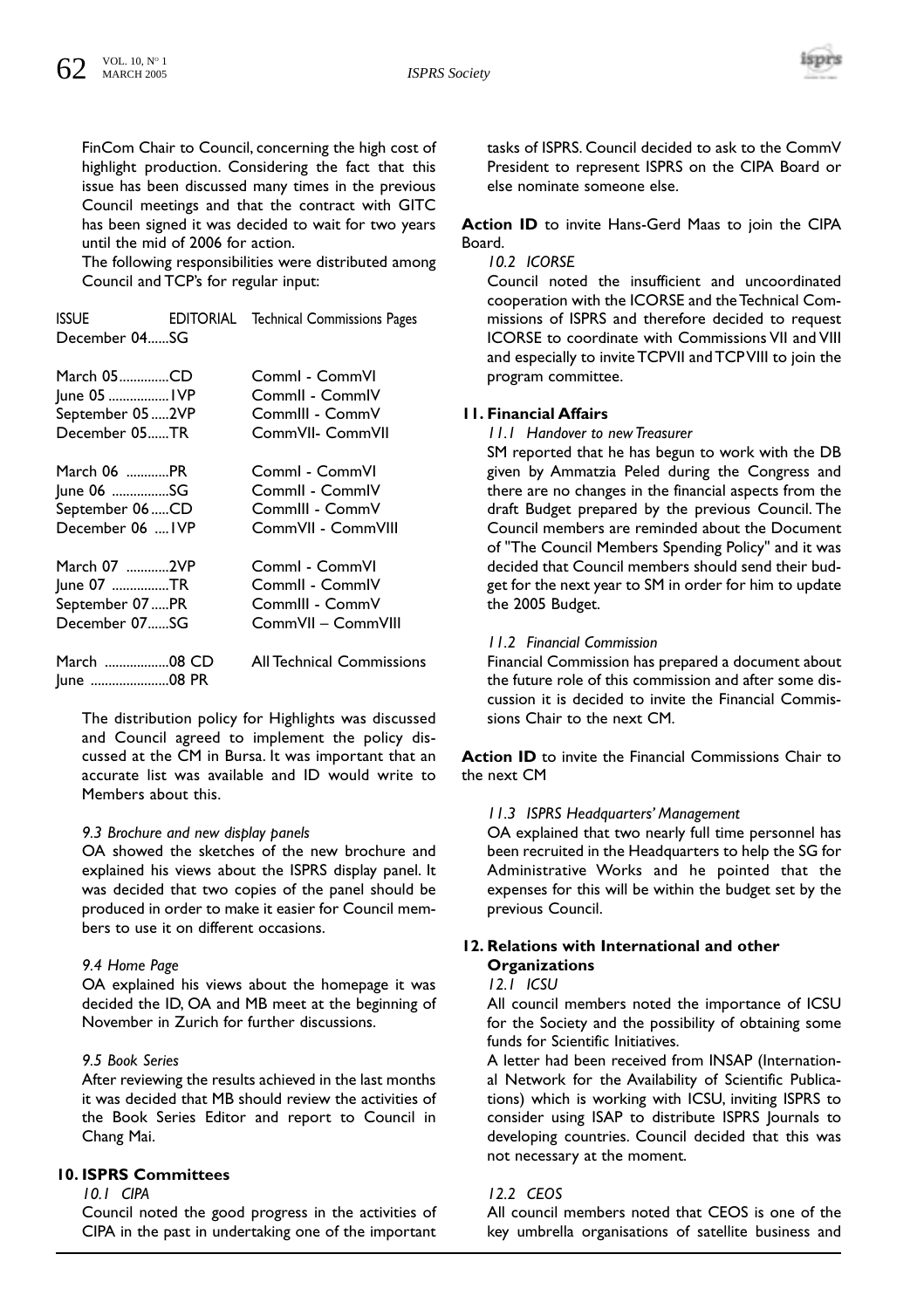the importance of Comms I & VII &VIII role in the activities of this organisation.

#### *12.3 GeoUNIONS*

ID gave a report on the GeoUnions Meeting held in Boulder and it was decided that ISPRS representatives should be nominated to the task teams. It was also noted that ISPRS had been asked to form an additional task team, possible on Geodata. AP had suggested an alternative team on Polar Science, led by Bea Csartho. ID and SM would follow this up.

#### *12.4 MoU with ION*

ID reported that ISPRS had been invited to sign an MoU with IoN, which is the US Institute of Navigation. Council decided that this was worth doing, but that the draft MoU provided by IoN was too lengthy. It was decided to sign a MoU with ION and JT would handle this.

#### *12.5 Electronic Geophysical Year 2007-2008*

In order to activate the relations with sister societies it was decided that TCPs should be informed about this activity and that this should be discussed at the next JM.

#### *12.7 JBGIS*

The minutes of the meeting in Istanbul were tabled and discussed. JT questioned whether ISPRS should be represented at all the meeting and that the value of the meetings was questionable. No conclusion was reached on this.

#### *12.8 International Industry Forum*

JT updated Council on this initiative which had been proposed by CEOS. Due to the rapidly changing situation in the area of commercial satellites, it had not been possible to progress this activity.

#### *12.9 Strategic Research Institute (SRI)*

SM reported that he had attended the meeting of the SRI in Denver and that he had made some useful contacts.

## **13. Other Business**

It is noted that the ISPRS Istanbul Congress Data base is in possession of the Society and can be sold to other organisations with a price of 250USD. ID noted that this could not be done from UK due to data protection legislation. OA said that there was no such problem in Turkey.

#### **14. Next Council Meeting**

Council members noted the table of future CM and JM dates and decided to consider various possibilities in order to minimise the travel efforts.

Next Council Meeting is in Chiang Mai between 21-25 Nov 2004.

#### **15. Close**

ID closed the Council Meeting with thanks to members and OA for hosting the CM in Istanbul.

## **ISPRS Workshop "3D Virtual Reconstruction and Visualization of Complex Architectures" (3D-ARCH05)**

## **Time and Location**

August 22-24, 2005, Mestre-Venice, Italy

#### **Organised by**

ISPRS WG V/4 'Virtual Reality and Computer Animation'

#### **Workshop topics**

- Image-based 3D modeling of complex sites and architectures
- Laser scanning of large and complex objects
- Data registration and integration
- Automated modeling techniques for complex sites and architectures
- Accuracy requirement and assessment for 3D reconstruction
- Visualization issues for large and complex sites
- Applications in cultural heritage.

## **Important Dates**

Deadline for FULL paper submission: **March 24, 2005**. Notification of Refereeing results (acceptance): **June 3, 2005**. Deadline for final paper submission: **June 24, 2005**.

#### **Invited Speakers**

- Clive Fraser, University of Melbourne, Australia: *Metric integrity and performance evaluation of network orientation models for image-based 3-D measurements*.
- Christian Frueh, University of California Berkeley, USA: *Automated 3D Model Reconstruction for Urban Environments*.
- Marco Gaiani, Milan PolyTechnical, Italy: *The monuments restoration yard: a virtualization method and the case of study of Sala delle Cariatidi in Palazzo Reale, Milan*.

For more information: **http://www.3d-arch.org**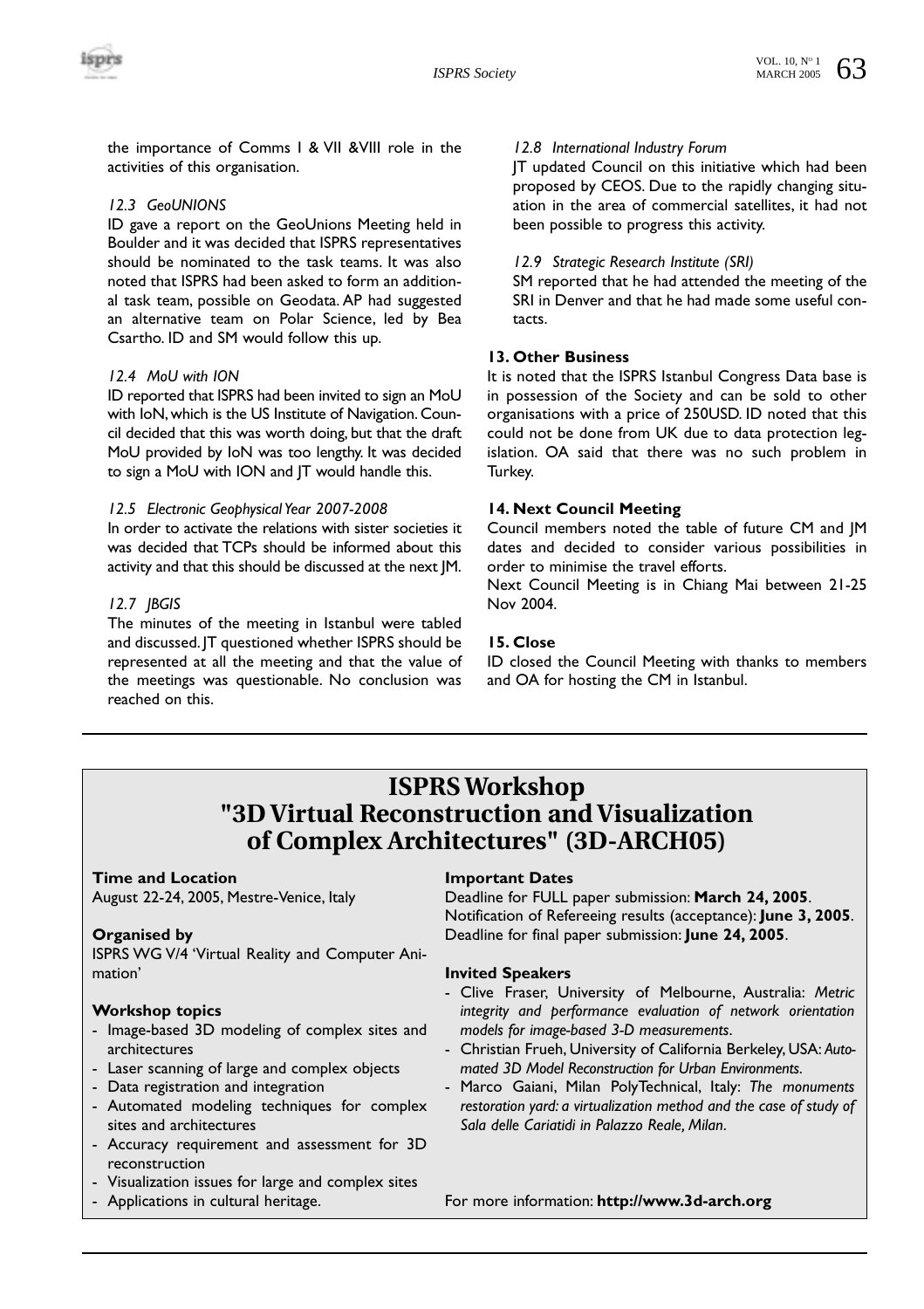

## **Announcement of the ISPRS Workshop Laser Scanning 2005**



By Prof.Dr. George Vosselman, e-mail: vosselman@itc.nl



You are cordially invited to participate in the ISPRS Workshop 'Laser Scanning 2005'. This workshop will be held at the ITC, Enschede, the Netherlands on September 12-14, 2005. The workshop is a joint event of the ISPRS Working Groups III/3 'Processing of point clouds from laser scanners and other sensors' (George Vosselman, Claus Brenner, Juha Hyyppä), III/4 'Automatic image interpretation for 3D city modelling' (Franz Rottensteiner, Theo Moons, Norbert Haala) and V/3 'Terrestrial laser scanning' (Norbert Pfeifer, Derek Lichti).

#### **Scope of the Workshop**

Both airborne and terrestrial laser scanning (or lidar) are now well established methods for the acquisition of precise and reliable 3D geo-information. Beyond the primary tasks in digital terrain model generation, airborne laser scanning has also proven to be a very suitable tool for general 3D modelling tasks and landscape analysis. At the same time, terrestrial laser scanning is successfully used to acquire highly detailed surface models of objects like buildings, statues, and industrial installations. Despite large differences in resolution and accuracy between airborne and terrestrial laser scanner data, the research problems like automatic registration, feature extraction, and 3D modelling are very similar.

The workshop will bring together an interdisciplinary group of researchers, system developers, data providers and end users to discuss and demonstrate recent developments in laser scanner data processing, the potential of the technique and future trends in sensorics and data processing.

#### **Topics and Paper Submission**

Papers are solicited on the following topics:

- Segmentation and filtering of laser scanner point clouds
- Digital surface models, digital elevation models, Earth surface characterisation
- Scene classification and feature extraction
- Automated and semi-automated extraction of objects from multiple sources (close range and aerial scans, RGB, NIR)
- Derivation of forest and vegetation parameters
- 3D city modelling
- Verification and updating of topographic information
- Calibration and validation of instruments, error models, and strip adjustment
- Point cloud registration, including practical evaluations
- Data fusion (integration of optical imagery, pulse reflectance, multi-pulse data, SAR data, map information, airborne and terrestrial recorded point clouds)
- Applications (flood prediction, coastal mapping, urban planning, telecommunications planning, forestry, monitoring of power lines, noise and gas propagation, tax verification, real estate sales, architecture, cultural heritage ...)
- Management of huge laser scanner datasets

Papers will be selected on the bases of a double-blind review process of full papers. You are invited to submit your paper by e-mail to Claus Brenner: (claus.brenner@ikg.uni-hannover.de).

#### **Important Dates**

Submission of full papers: April 15, 2005 Notification of acceptance: June 1, 2005 Submission of camera ready papers: July 1, 2005 Early registration deadline: July 15, 2005

Further information can be found on **http://www.itc.nl/isprswgIII-3/laserscanning2005/.**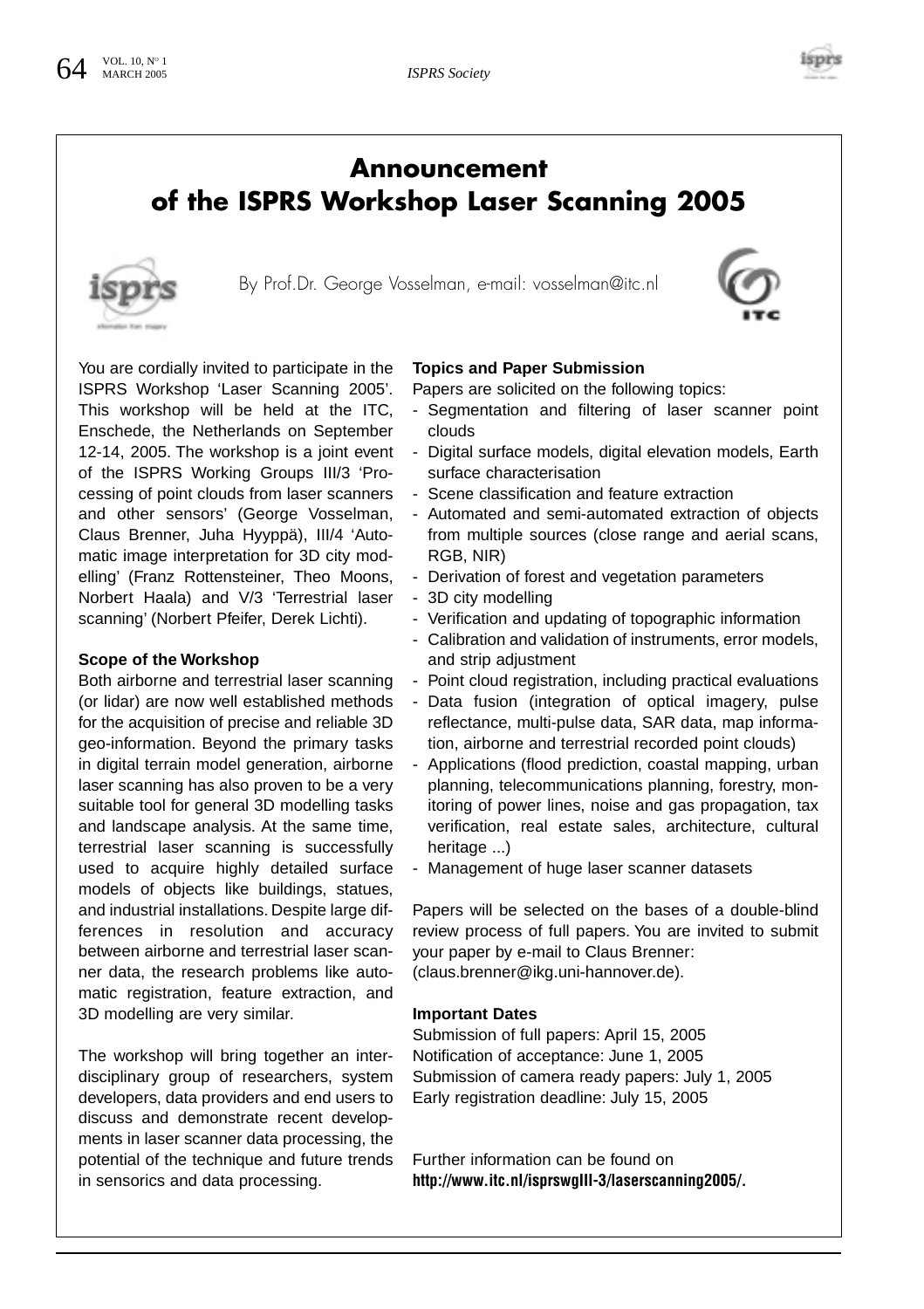

# **ISPRS Awards & Honors**

*By John Trinder, 1st Vice President 2004-2008*

Pursuant to its aims of developing and advancing international cooperation in the Photogrammetry, Remote Sensing and Spatial Information Sciences, the International Society for Photogrammetry and Remote Sensing recognizes individual accomplishments through the sponsorship of awards and honours which are granted at each quadrennial ISPRS Congress. Nominations for deserving candidates for awards to be presented at the 2008 Congress in Beijing China, are welcome and may be made by individuals or organizations at any time, but before the deadlines given below. Each nomination must be in written form (e-mail is acceptable) and submitted to the ISPRS Council member referred to below. The following is a brief summary of all awards and honours granted by ISPRS. (Year of initial presentation of each award or honor is denoted in parentheses.) The terms of reference for the awards listed with a \* are provided on the ISPRS home page www.isprs.org/documents/awards.html and published in the Silver Book: ISPRS Organisation and Programmes.

An *ISPRS Honorary Member (1926)* is elected by the Society in recognition of distinguished services to the ISPRS and its aims.According to the Statutes and Bylaws, there may not be more than seven living Honorary Members of the Society at any given time. Honorary Members have the right to attend meetings of the Society and shall not be called upon to pay registration fees at functions sponsored in the name of ISPRS. Lawrence W. Fritz (USA) was elected in 2004.

\**The Brock Gold Medal Award (1956)*, sponsored by the American Society for Photogrammetry and Remote Sensing, is presented for an outstanding landmark contribution to the evolution of photogrammetric theory, instrumentation, or practice.The award consists of a gold medallion. Ordinary Members of ISPRS are encouraged to nominate candidates for the Award. Nominations must be signed by two individuals of different nationality and also different from the candidate. Nominations should be sent to Secretary General Altan by 1st October 2007. Awarded in 2004 to K. Kasturirangan (India).

\**The Otto von Gruber Award (1964)*, sponsored by the ITC Foundation, is presented to a young (less than 40 years) sole author of a paper of outstanding merit on photogrammetry, photointerpretation or remote sensing and written in the four year period preceding the Congress.The Award consists of a medal and a monetary grant.Applications may be self nominated and must include three copies of the paper sent to President Dowman by 1st January 2008. Awarded in 2004 to Stefan Heuel (Switzerland).

\**The U.V.Helava Award (2000*),sponsored by Elsevier Science bv and Leica Geosystems, LLC, consists of a grand prize of SFr. 10,000 and a silver plaque presented to the author(s) of the most outstanding paper published exclusively in the *ISPRS international Journal of Photogrammetry and Remote Sensing* during the four years preceding the Congress and three runner up prizes of a Journal subscription and certificate presented to the author(s) of the best paper published in each of the other three years. Grand prize awarded in 2004 to Changno Lee (South Korea) and James S. Bethel (USA).

\**The Gino Cassinis Award (2000)*, sponsored by the Italian Society for Surveying and Photogrammetry (SIFET) is presented to a person who has significantly enhanced the mathematical and statistical foundations of the photogrammetry, remote sensing or spatial information sciences in the four years preceding the Congress.The award consists of SFr 2,500 and a certificate. Nominations should be submitted to President Dowman by 1st January 2008.Awarded in 2004 to Sherman S. C.Wu (USA).

\**The Eduard Dolezal Award (1996)*, sponsored by the Austrian Society for Surveying and Geoinformation, is a limited travel and expense grant to assist individuals or representatives of institutions, from developing or reform countries, to participate in the ISPRS Congress. Candidates are those who have permanently implemented a practical application of photogrammetry, remote sensing or GIS in an efficient manner or which documents their outstanding success in support of these fields.Applications may be self nominated and should be submitted to Secretary General Altan by 1st January 2008.Awarded in 2004 to Jiang Jie (China).

\**The Schwidefsky Medal (1988)*, sponsored by the German Society for Photogrammetry and Remote Sensing, is presented to persons who have made significant contributions to photogrammetry and remote sensing, either through the medium of publication as author or editor, or in another form.The award consists of a medal manufactured in porcelain and a certificate. Nominations for the Medal should be sent to President Dowman by 1st January 2008. Awarded in 2004 to Emmanuel Baltsavias (Switzerland) and Zhilin Li (Hong Kong).

\**The Willem Schermerhorn Award (1988)*, sponsored by Geo-Information Netherlands, is presented to a person who has most significantly contributed to the activities of a Working Group of the ISPRS during the four year Congress period. The award consists of a certificate. Nominations for the Award should be sent to President Dowman by 1st January 2008.Awarded in 2004 to Marguerite Madden (USA).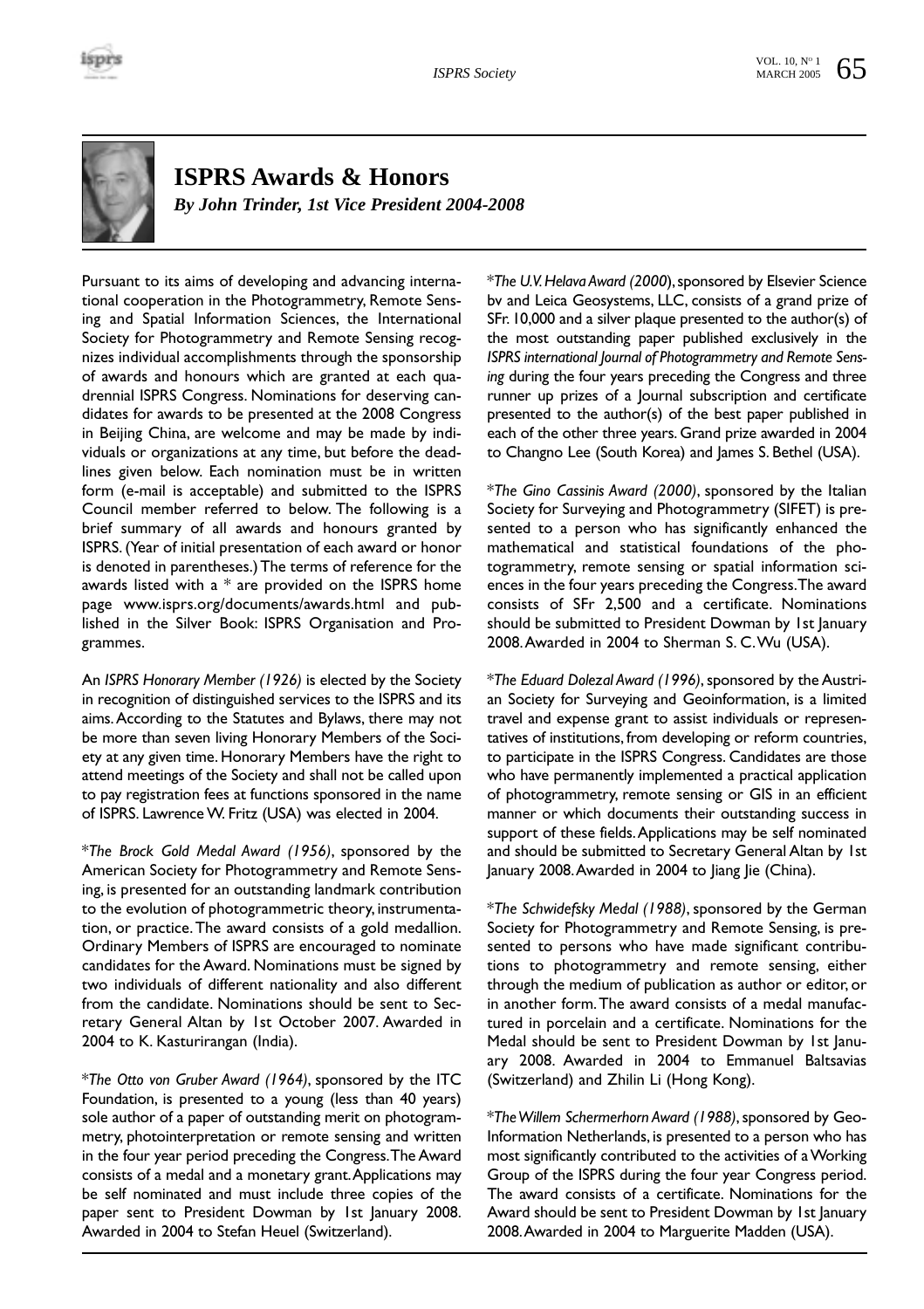

\**The Samuel Gamble Award (1988)*,sponsored by the Canadian Institute of Geomatics, is presented to up to three individuals who have contributed significantly to the development, organization or professional activities of photogrammetry and/or remote sensing, at the national or international level. The award consists of a certificate. Nominations should be sent to Secretary General Altan by 1st January 2008.Awarded in 2004 to Haggai Nyaplola (Kenya), Ray Harris (UK) and Victor Savinyk (Russia).

\* *The Wang Zhizhuo Award*, which will be awarded for the first time in 2008, is sponsored by the Chinese Society of Geodesy, Photogrammetry and Cartography (CSGPC). It will be granted at each quadrennial ISPRS Congress to a person who has made significant achievement or innovation in the spatial information sciences. It consists of a medal and a monetary grant (SwF 2,500). Nominations for the Award should be sent to President Dowman by 1st January 2008.

\**The President's Honorary Citation (1988)*, is a certificate of recognition presented by the President of ISPRS to a chairperson, co-chairperson or member of a working group of each ISPRS Technical Commission.The citation is to recognize special, personal and meritorious contributions to the operation of the relevant Technical Commission's activities and advancement of its interests, during the quadrennial term of the Society. Nominations should be made by the Technical Commission Presidents to President Dowman by 1st March 2008.

The *ISPRS Prizes for Best Papers by Young Authors*, are sponsored by donor organizations and by ISPRS to authors who are less than 35 years old and are the sole author of a high quality paper presented to the Congress. Each prize consists of a certificate and a SFr. 2,500 grant to make it possible for the winner to participate in the Congress.To be eligible, young authors must submit their paper to Congress Director Chen Jun by 31st January 2008.

At the Congress, a total of 16 *Best Poster Papers Awards (1988)* are sponsored by ISPRS. A jury for each of the eight ISPRS Commissions observes the poster presentations and selects the two best Poster Papers from the Commission.The award consists of a gift and certificate from the Congress Director.

Also at the Congress, *The CATCON Prizes (1996)*, a software Computer Assisted Teaching Contest, is organized by ISPRS Technical Commission VI and sponsored by donor companies.The main objective of the contest is to promote the development and dissemination of good/user-friendly software packages, www contents and data sets for computer assisted teaching, which preferably are non-commercial and free. Typically the prizes consist of a Gold Award (SFr. 3,000), Silver Award (SFr. 2,500), and Bronze Award (SFr. 1,500) and a certificate.

## **Joint Workshop of ISPRS and DAGM on 'Object Extraction for 3D City Models, Road Databases and Traffic Monitoring - Concepts, Algorithms, and Evaluation' (CMRT05) First Announcement and Call for Papers**

Time and location:August 29-30, 2005,Vienna University of Technology,Austria

*Organised by*:

- ISPRS WG III/4 'Automatic image interpretation for city modeling'
- ISPRS WG III/5 'Road extraction and traffic monitoring'
- Institute of Photogrammetry and Remote Sensing, Vienna University of Technology

*Workshop topics*:

- Building and road extraction from aerial and spaceborne images
- Building and road extraction from LIDAR and SAR
- Updating of existing 3D city models and road data bases
- Detection and velocity estimation of vehicles from remote sensing data
- Methods for micro- and macro-scale traffic monitoring
- Detection and modelling of vegetation classes and single trees
- Level-of-detail modelling of topographic objects
- Data fusion for automatic object extraction
- Integration of terrestrial images and laserscanner data for city modelling
- Quality assessment of automatically extracted topographic objects

Deadline for the submission of full papers for double-blind peer review is April 15, 2005. For further information see the WWW site: http://www.gmat.unsw.edu.au/wgiii4/ws05